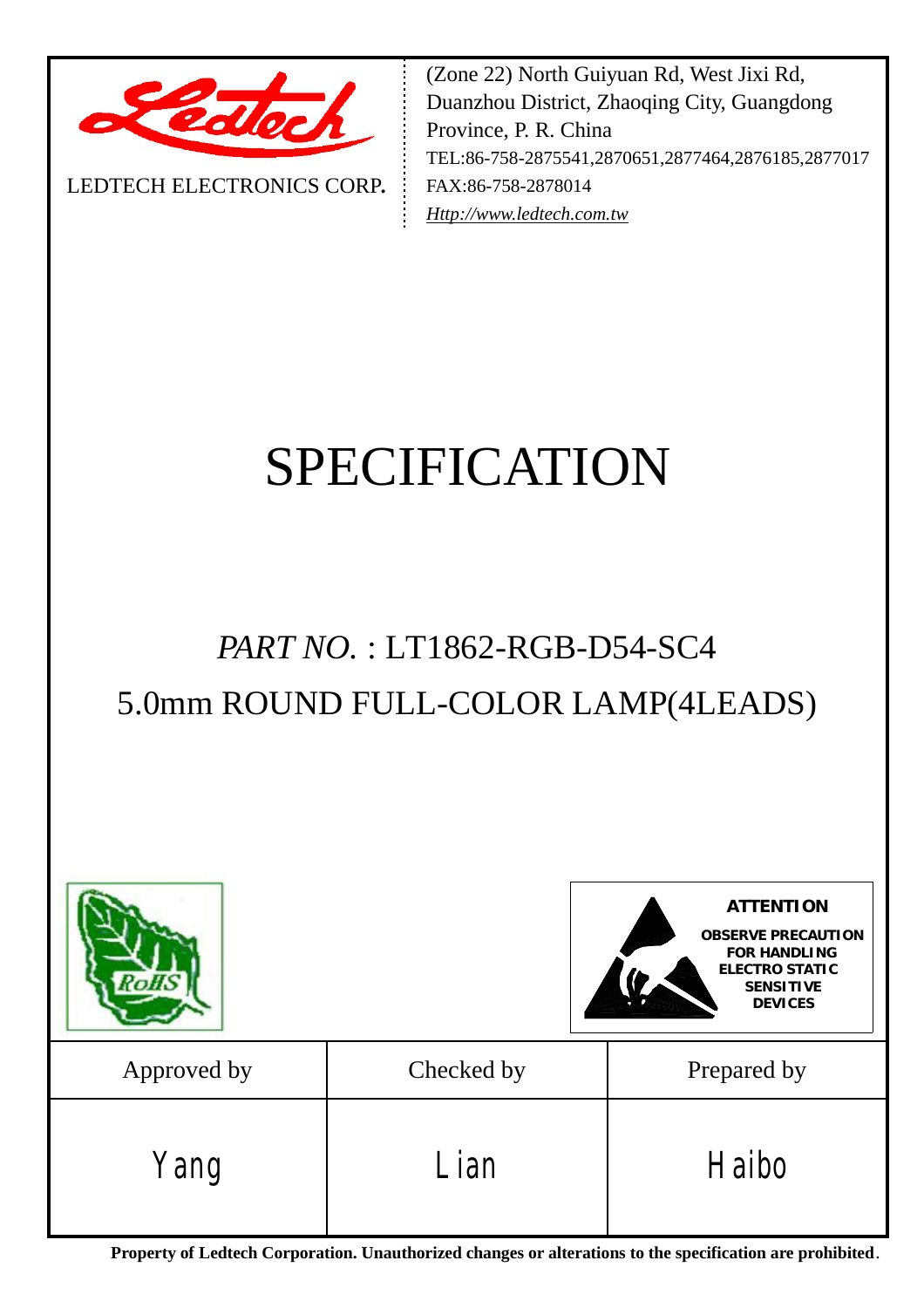

## **Description**

 **This RGB full color lamp is made with AlGaInP red chip,InGaN/Sapphire** 

**green chip, InGaN/Sapphire blue chip and white diffused epoxy resin.** 



#### Notes:

1. All dimensions are in mm.

2. Tolerance is  $\pm$  0.25mm unless otherwise noted.

## **Description**

| Part No.           | LED Chip       |                       |                |  |
|--------------------|----------------|-----------------------|----------------|--|
|                    | Material       | <b>Emitting Color</b> | Lens Color     |  |
| LT1862-RGB-D54-SC4 | AlGaInP        | Super red             |                |  |
|                    | InGaN/Sapphire | Green                 | White diffused |  |
|                    | InGaN/Sapphire | Blue                  |                |  |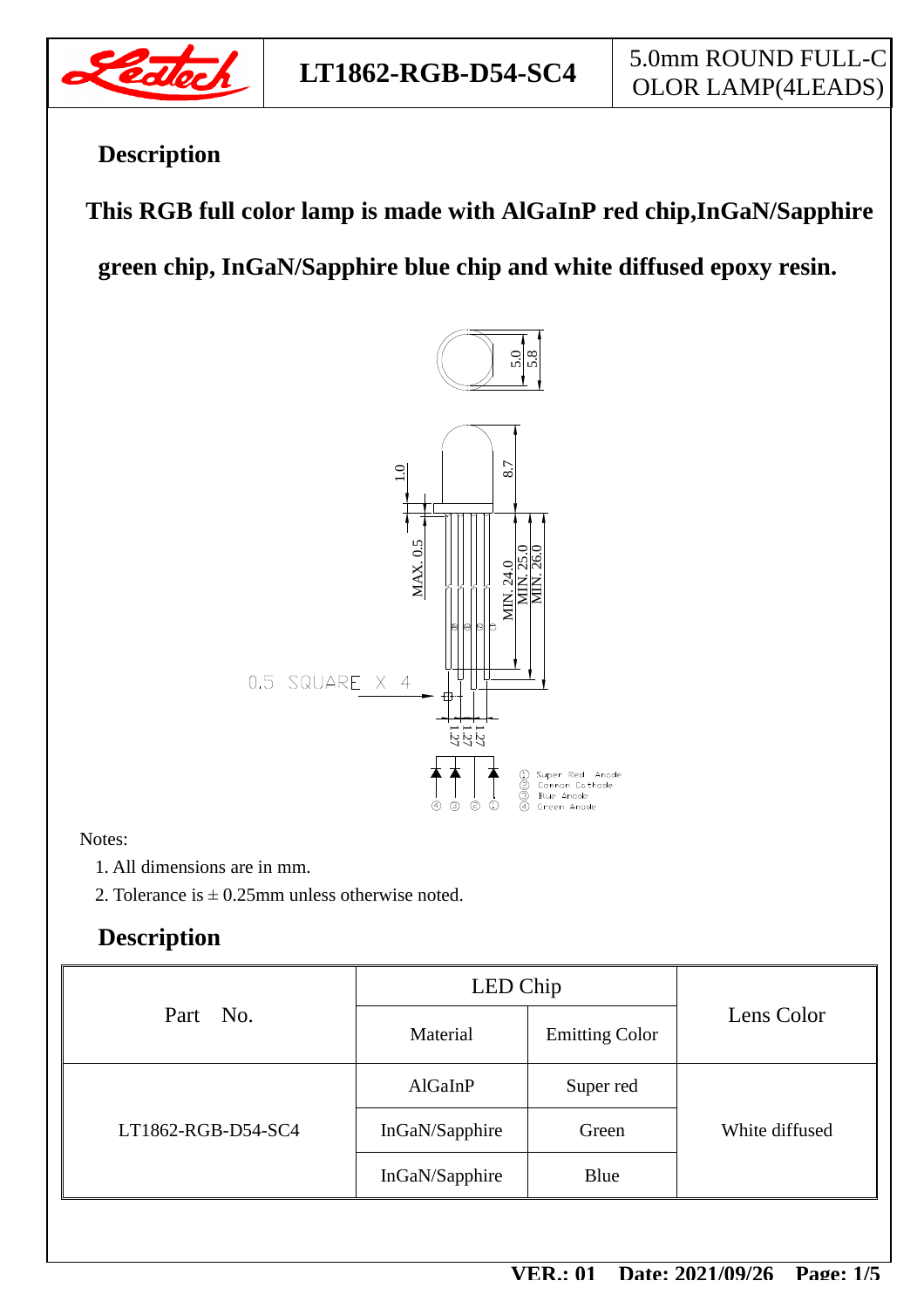

## **Absolute Maximum Ratings at Ta=25℃**

| Parameter                                       | Symbol                | Rating                                    |     | Unit        |  |
|-------------------------------------------------|-----------------------|-------------------------------------------|-----|-------------|--|
|                                                 | <b>P</b> <sub>D</sub> | R<br>72                                   |     |             |  |
| <b>Power Dissipation</b>                        |                       | G                                         | 108 | mW          |  |
|                                                 |                       | B                                         | 108 |             |  |
| Reverse Voltage                                 | <b>VR</b>             |                                           | V   |             |  |
| D.C. Forward Current                            | If                    | 30                                        |     | mA          |  |
| Peak Current(1/10Duty Cycle,0.1ms Pulse Width.) | If (Peak)             | 100                                       |     | mA          |  |
| <b>Operating Temperature Range</b>              | Topr                  | $-25$ to $+85$                            |     | $^{\circ}C$ |  |
| <b>Storage Temperature Range</b>                | <b>Tstg</b>           | $-40$ to $+100$                           |     | $^{\circ}C$ |  |
| Soldering Temperature (1.6mm from body)         | <b>Tsol</b>           | Dip Soldering : $260^{\circ}$ for 5 sec.  |     |             |  |
|                                                 |                       | Hand Soldering : $350^{\circ}$ for 3 sec. |     |             |  |
| Electrostatic discharge                         | <b>ESD</b>            | 1000                                      |     |             |  |

## **Electrical and Optical Characteristics:**

| Parameter                 | Symbol         | Condition   | Color        | Min. | Typ. | Max. | Unit    |
|---------------------------|----------------|-------------|--------------|------|------|------|---------|
|                           |                |             | $\mathbf R$  | 110  | 250  |      |         |
| Luminous Intensity        | Iv             | $If = 20mA$ | G            | 500  | 1250 |      | mcd     |
|                           |                |             | B            | 200  | 450  |      |         |
| <b>Forward Voltage</b>    | Vf             | If= $20mA$  | $\mathbb{R}$ |      | 1.9  | 2.4  | V       |
|                           |                |             | G            |      | 3.2  | 3.6  |         |
|                           |                |             | B            |      | 3.2  | 3.6  |         |
| Peak Wavelength           | $\lambda p$    | $If = 20mA$ | $\mathbb{R}$ |      | 639  |      | nm      |
|                           |                |             | G            |      | ---  |      |         |
|                           |                |             | B            |      | ---  |      |         |
| Dominant Wavelength       | $\lambda$ d    | $If = 20mA$ | $\mathbf R$  |      | 630  |      | nm      |
|                           |                |             | G            |      | 520  |      |         |
|                           |                |             | B            |      | 465  |      |         |
| Reverse (Leakage) Current | Ir             | $Vr=5V$     |              |      |      | 50   | $\mu$ A |
| <b>Viewing Angle</b>      | $2 \theta$ 1/2 | $If = 20mA$ |              |      | 40   |      | deg     |
| Spectrum Line Halfwidth   | Δλ             | $If = 20mA$ | $\mathbf R$  |      | 20   |      | nm      |
|                           |                |             | G            |      | 35   |      |         |
|                           |                |             | $\bf{B}$     |      | 26   |      |         |

Notes: 1. Tolerance of Luminous Intensity is ±15%

2. Tolerance of Forward Voltage is ±0.1V

3. Tolerance of Dominant Wavelength is  $\pm 1$ nm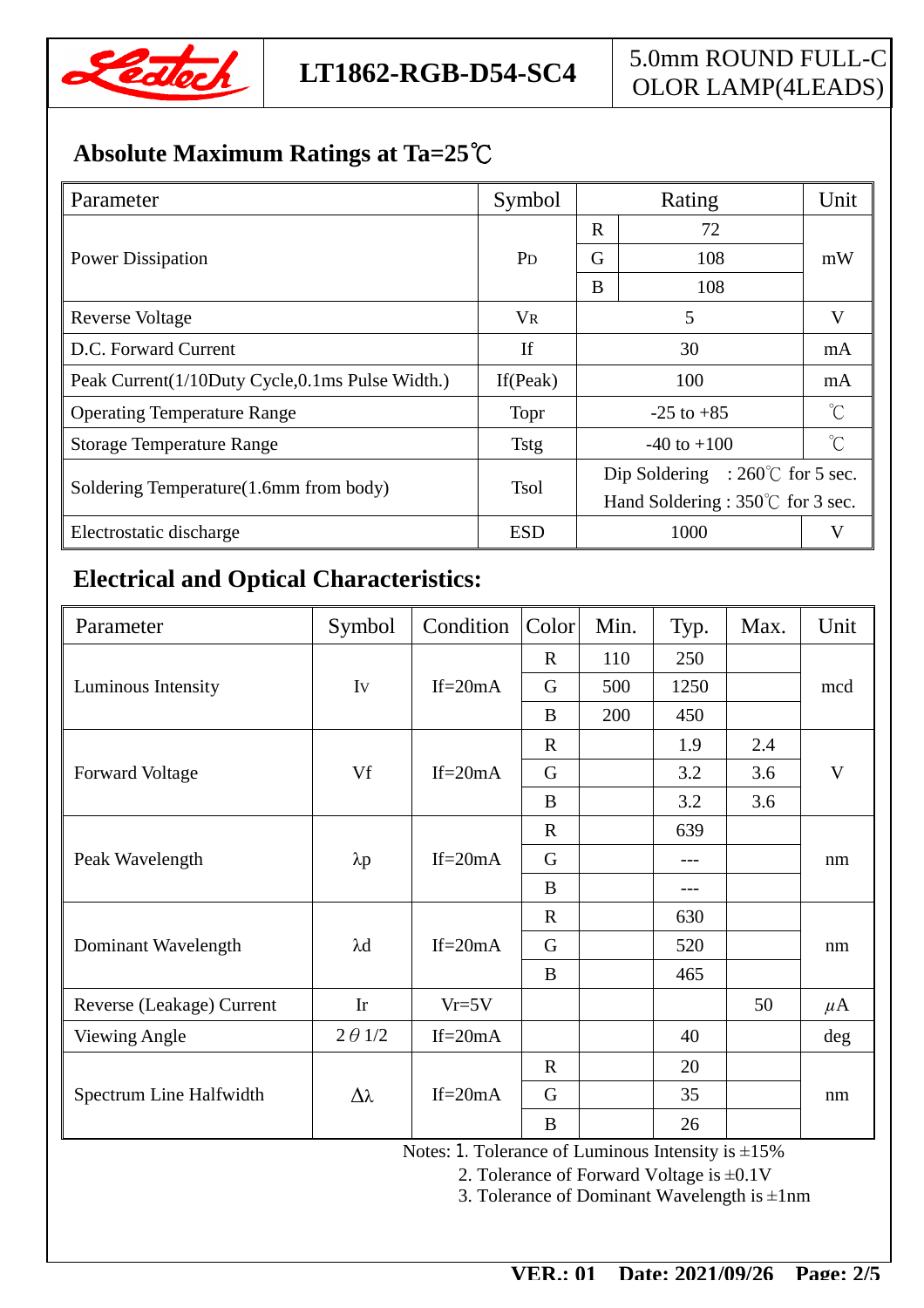



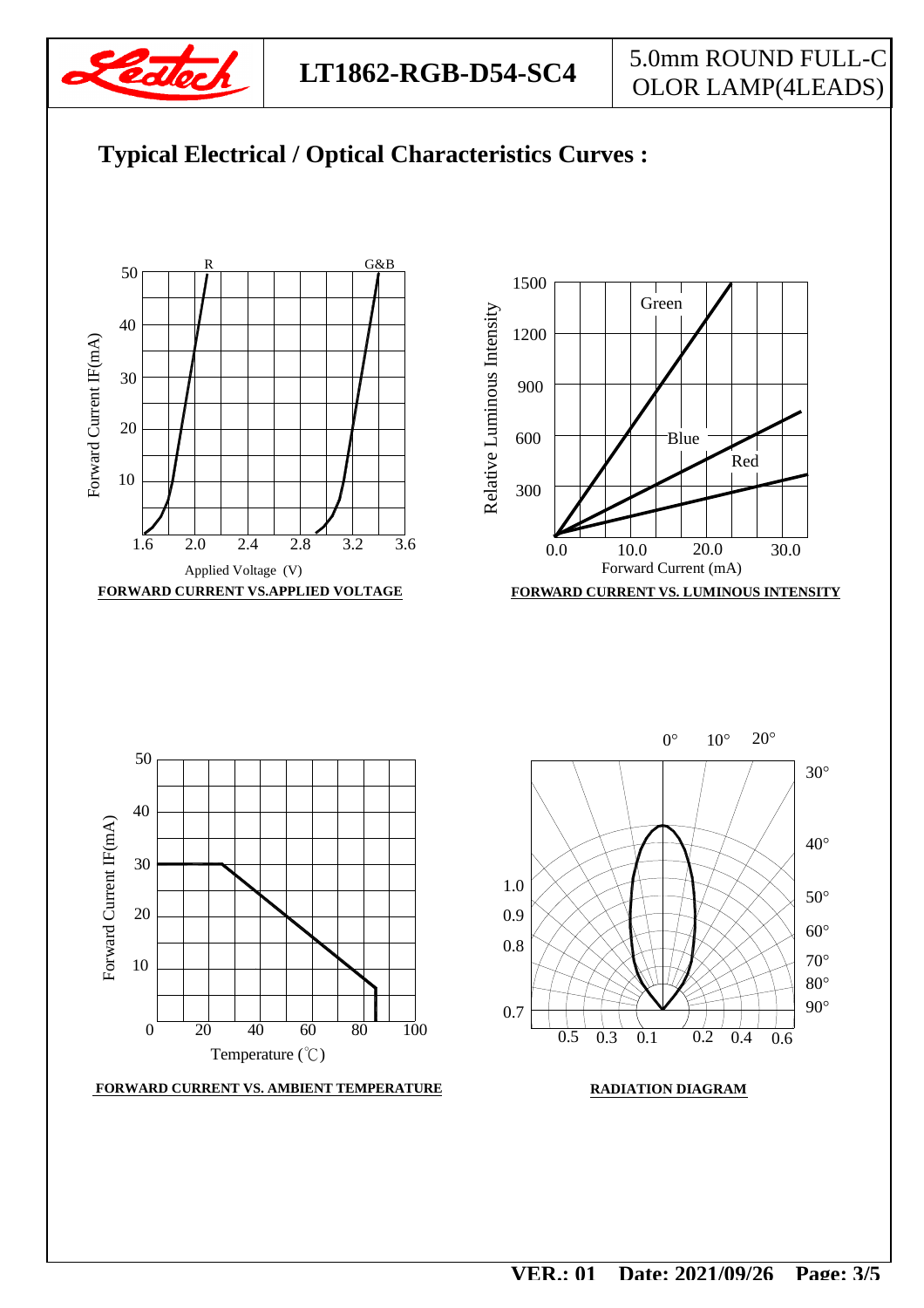

### Precautions:

#### TAKE NOTE OF THE FOLLOWING IN USE OF LED

#### 1. Temperature in use

 Since the light generated inside the LED needs to be emitted to outside efficiently, a resin with high light transparency is used; therefore, additives to improve the heat resistance or moisture resistance (silica gel , etc) which are used for semiconductor products such as transistors cannot be added to the resin. Consequently, the heat resistant ability of the resin used for LED is usually low; therefore, please be careful on the following during use. Avoid applying external force, stress, and excessive vibration to the resins and terminals at high temperature. The glass transition temperature of epoxy resin used for the LED is approximately 120-130℃. At a temperature exceeding this limit, the coefficient of liner expansion of the resin doubles or more compared to that at normal temperature and the resin is softened. If external force or stress is applied at that time, it may cause a wire rupture.

#### 2. Soldering

Please be careful on the following at soldering.

After soldering, avoided applying external force, stress, and excessive vibration until the

products go to cooling process (normal temperature), <Same for products with terminal leads>

(1) Soldering measurements:

Distance between melted solder side to bottom of resin shall be 1.6mm or longer.

(2) Dip soldering :

Pre-heat: 90℃ max. (Backside of PCB), Within 60 seconds.

Solder bath: 260±5℃ (Solder temperature), Within 5 seconds.

(3) Hand soldering: 350℃ max. (Temperature of soldering iron tip), Within 3 seconds.

#### 3. Insertion

Pitch of the LED leads and pitch of mounting holes need to be same.

4. Others

 Since the heat resistant ability of the LED resin is low, SMD components are used on the same PCB, please mount the LED after adhesive baking process for SMD components. In case adhesive baking is done after LED lamp insertion due to a production process reason, make sure not to apply external force, stress, and excessive vibration to the LED and follow the conditions below. Baking temperature: 120℃ max. Baking time: Within 60 seconds. If soldering is done sequentially after the adhesive baking, please perform the soldering after cooling down the LED to normal temperature.

5. This LED is designed to be wave solder and dip soldered on to a PCB. If reflow soldered, Ledtech cannot guarantee its reliability.

#### Disclaimer

- 1. Our department reserves the right(s) on the adjustment of product material mix for the specification.
- 2. The product meets our department published specification for a period of twelve (12) months from date of shipment.
- 3. The graphs shown in this datasheet are representing typical data only and do not show guaranteed values.
- 4. When using this product, please observe the absolute maximum ratings and the instructions for using outlined in these specification sheets. Our department assumes no responsibility for any damage resulting from the use of the product which does not comply with the absolute maximum ratings and the instructions included in these specification sheets.
- 5. These specification sheets include materials protected under copyright of our department. Reproduction in any form is prohibited without obtaining our department's prior consent.

This product is not intended to be used for military, aircraft, automotive, medical, life sustaining or life saving applications or any other application which can result in human injury or death. Please contact authorized our department sales agent for special application request.